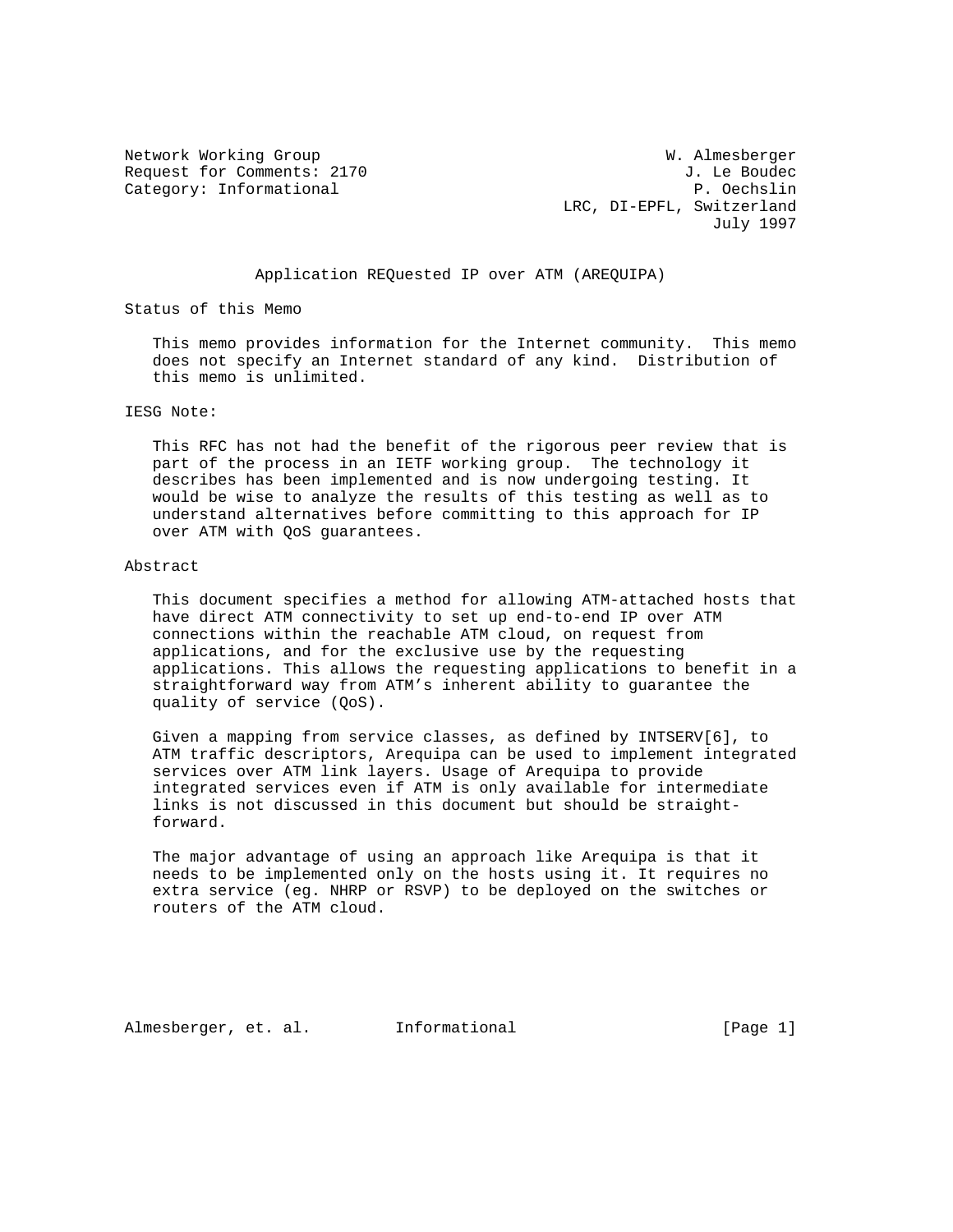We discuss the implementation of Arequipa for hosts running IPv4 and IPv6. As an illustration, we also discuss how World-Wide-Web applications can use Arequipa to deliver documents with a guaranteed quality of service.

In particular we show how

- Arequipa can be implemented in IPv4 by slightly modifying the
- Arequipa can be implemented in IPv6[3] by the appropriate use of flow labels and the extension of the neighbour cache,
- Arequipa can be used in the Web by adding extra information in the headers of HTTP requests and responses.

Finally, we address safety and security implications.

1. Introduction

 QoS guarantees are important for delivery of multi-media data and commercial services on the Internet. When two applications on machines running IP over ATM need to transfer data, all the necessary gears to guarantee QoS can be found in the ATM layer. We consider the case where it is desired to use end-to-end ATM connections between applications residing on ATM hosts that have end-to-end ATM connectivity.

 Opening direct ATM connections between two applications is possible, but then the already available transport protocols, like TCP, can not be reused.

 This is why we propose Application REQuested IP over ATM (AREQUIPA). Arequipa allows applications to request that two machines be connected by a direct ATM connection with given QoS at the link level. Arequipa makes sure that only data from the applications that requested the connection actually goes through that connection. After setup of the Arequipa connection, the applications can use the standard IP protocol suite to exchange data.

2. API semantics

 We now define a semantical API for Arequipa. Note that an actual API may perform additional functions (eg. mapping of a given service specification to ATM traffic descriptors)

We define the three new API functions for the TCP/IP stack:

 Arequipa\_preset (socket\_descriptor, destination IP address, destination protid/port, destination ATM Address, ATM service and QoS parameters)

Almesberger, et. al. 1nformational 1999 [Page 2]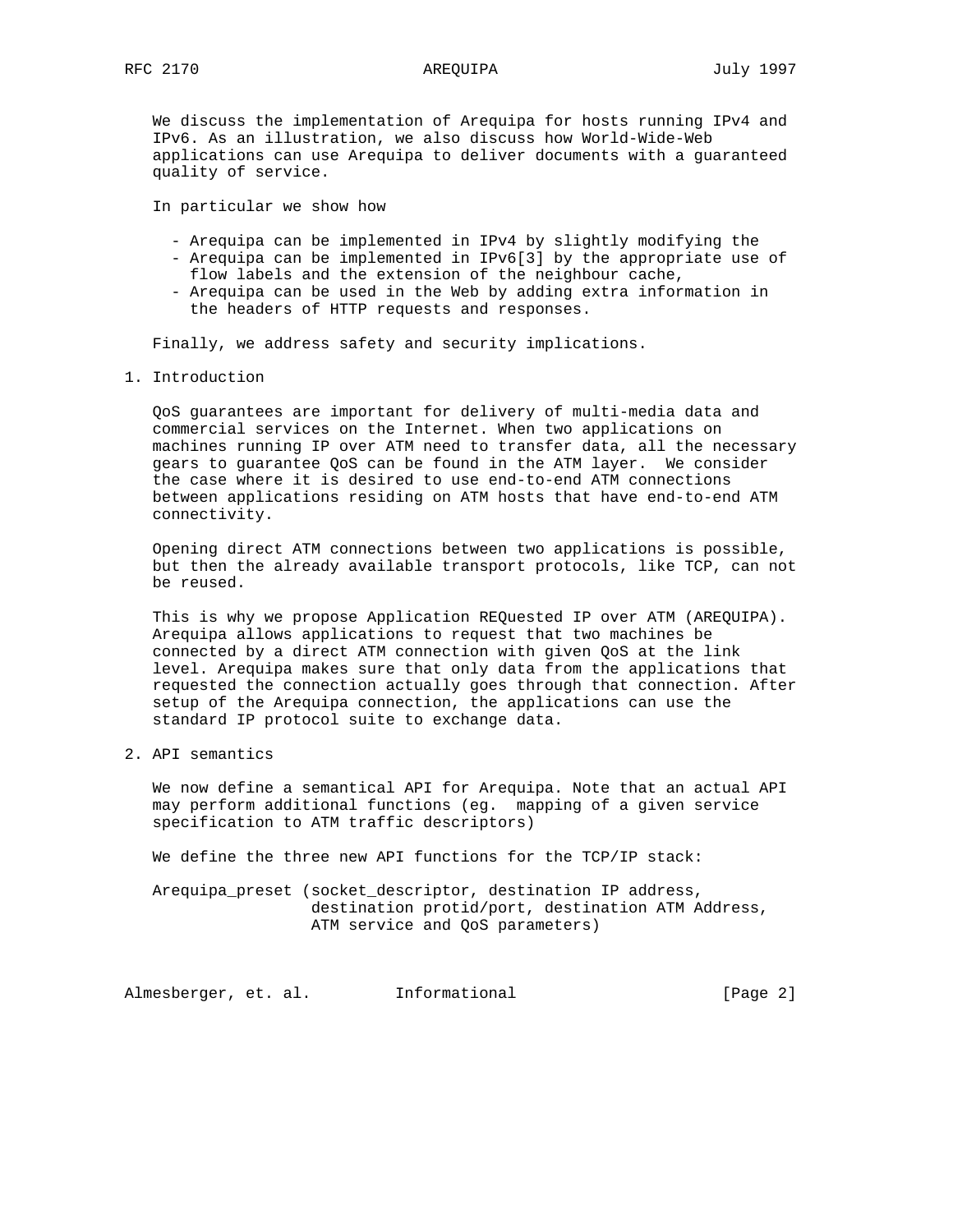Arequipa\_preset establishes or prepares establishment of a new ATM connection to the given address with the given ATM service and QoS. It makes sure that any further data sent on the specified socket will use the new ATM connection.

 Arequipa\_preset is invoked before a TCP/IP connection is established or before sending data(grams), respectively. (Active open.)

Arequipa expect (socket descriptor, allow)

 Arequipa\_expect prepares the system to use an expected incoming Arequipa connection for outgoing traffic of a given socket. If allow equals TRUE then, as soon as the socket receives data from an incoming Arequipa connection, all its return traffic is sent over that Arequipa connection. If allow equals FALSE the traffic from that socket is always sent over the standard IP route. Note that Arequipa\_expect is only applicable to connection oriented sockets, eg. TCP sockets or connected UDP sockets.

 Arequipa\_expect is invoked by the peer which is expecting data(grams) or accepting connections. (Passive open.) It is typically called immediately after a socket has been created. It may also be called when a data transfer is already going on.

Arequipa\_close (socket\_descriptor)

 Closes the corresponding ATM connection. Any further traffic between the endpoints is routed like other traffic. Arequipa\_close is implied when closing the socket.

 Note that the use of Arequipa\_expect or \_preset only reflects the direction of the initial dialog in the Arequipa connection. Actual data can flow in both directions.

 An actual implementation may use less arguments for Arequipa\_preset if some of the information is already passed by other networking operations.

3. Implementation with IPv4

 To implement Arequipa with IPv4, ATMARP must be able not only to handle associations of ATM addresses and IP addresses, but also associations of one ATM address with an IP address plus endpoint (socket). This allows to dedicate an ATM connection for the traffic between two endpoints.

Almesberger, et. al. Informational [Page 3]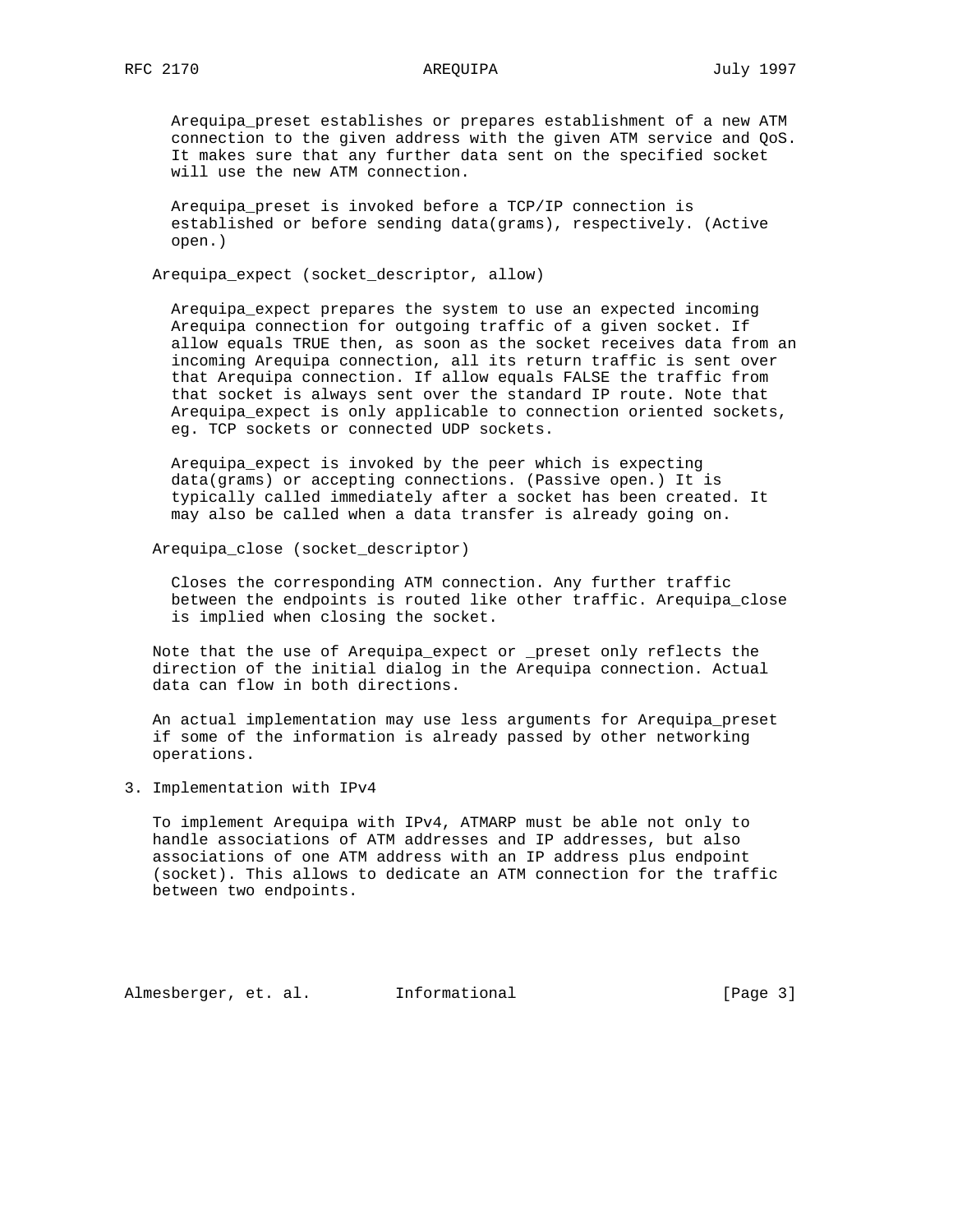For the active open, a destination ATM address must be associated with a socket. In systems using per-socket route and ARP caching, this can be done by presetting the caches with the appropriate values. Establishment of the SVC is delegated to ATMARP. Care must be taken that routing and ARP information obtained through Arequipa does not leak to other parts of the system.

 For the passive open, an incoming SVC must be associated with the socket that terminates the corresponding connection or data flow. Most of this functionality is already available in the existing protocol stack. To avoid an incoming Arequipa SVC to be mistaken for an IP-over-ATM SVC, the setup message uses a specific Broadband High Layer Identifier (BHLI), see below. Seeing the BHLI, ATMARP knows that the SVC is of the dedicated type. The socket to which it has to be associated is identified as soon as a datagram is received through the SVC. If an Arequipa\_expect has been done for that socket, then the SVC is used for all return traffic of that socket.

 If application A1 on host H1 wants a direct ATM connection to application A2 on host H2 it does the following:

 Both applications first get in contact using the standard IP over ATM to exchange the ATM address of the receiver (atm2) and the endpoints (S1, S2) (i.e. protocol and port number; we assume that a protocol with ports, such as TCP or UDP, is used) at both hosts between which communication will occur. How this is performed depends on the application protocols. In Section 5 we give an example for HTTP.

 A2 invokes Arequipa\_expect to indicate that it wants to make use of an expected incoming ATM connection.

 A1 invokes Arequipa\_preset to open or prepare opening of an ATM connection to H2 using ATM address atm2 and the QoS desired by A1 as soon as data is sent through S1. The connection is associated with S1 such that no other traffic (e.g. generated by other applications) uses the new ATM connection.

Almesberger, et. al. Informational [Page 4]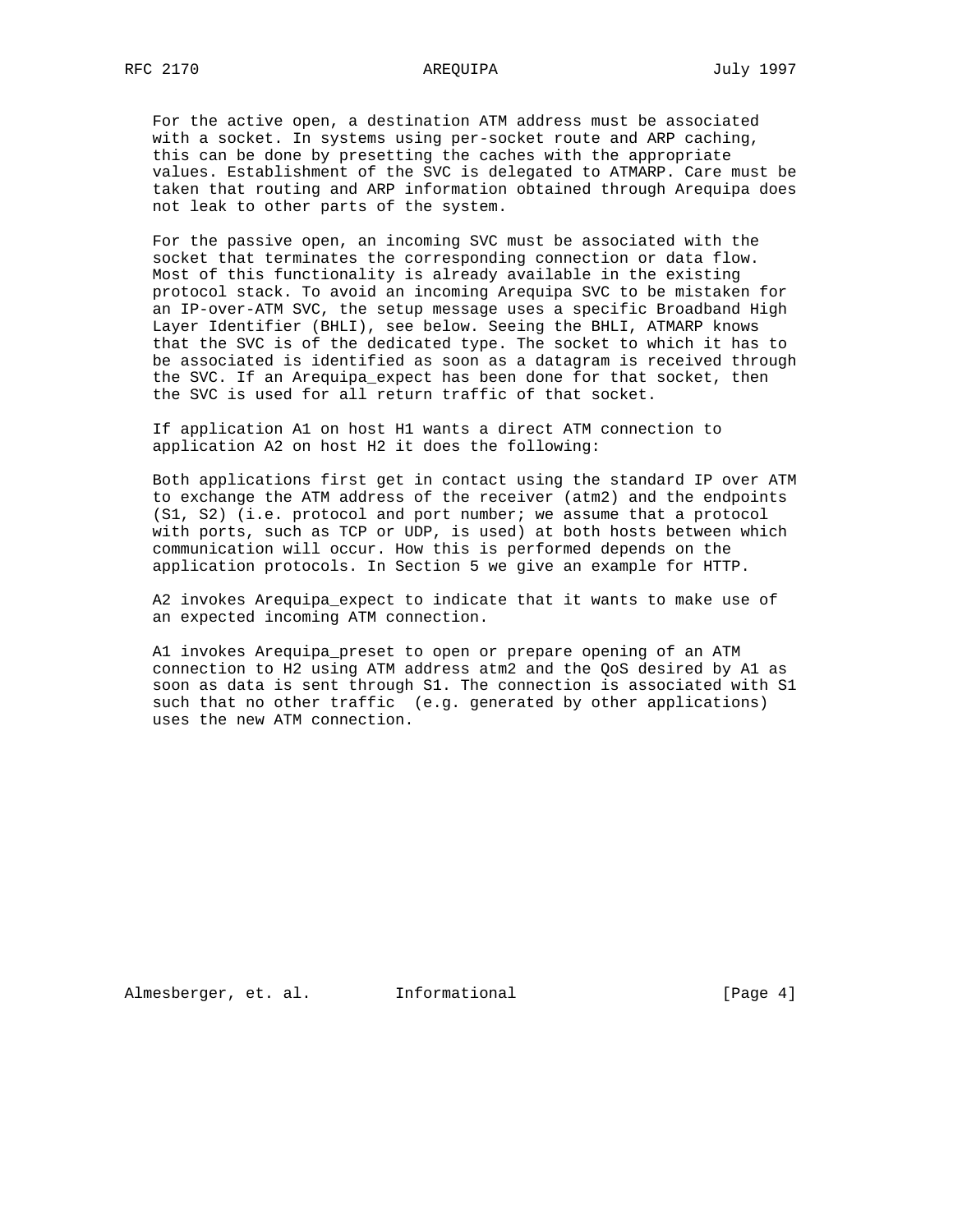An Arequipa connection shall be signaled by using the procedures and codings described in RFC1755 [7], with the addition that the BHLI information element be included in the SETUP message, with the following coding:

| bb_high_layer_information   |                                       |                                      |
|-----------------------------|---------------------------------------|--------------------------------------|
| high_layer_information_type |                                       | (vendor-specific<br>application id.) |
| high_layer_information      | $00 - 60 - D7$<br>$01 - 00 - 00 - 01$ | (EPFL OUI)<br>(Arequipa)             |

 As soon as data arrives from H1:S1 at H2:S2, the ATM connection the data has arrived on is identified as the dedicated connection for this data flow and S2 is changed to exclusively send on that connection.

 From this point on all traffic exchanged between S1 of A1 and S2 of A2 will use the new ATM connection with the desired QoS.

 Note that it is possible for H1 and H2 to belong to the same LIS [2] and still decide to use an Arequipa connection between applications, in addition to one or several other, non-Arequipa ATM connections between hosts H1 and H2. There may also exist several Arequipa connections between two hosts.

4. Implementation with IPv6

 With IPv6, sources take advantage of the Flow Label field in the IPv6 header [3].

We assume as in [4] that the conceptual host model uses, among others, a neighbour cache and a destination cache. The destination cache holds entries about destinations to which traffic has been sent recently, while the neighbour cache holds entries about neighbours to which traffic has been sent recently. With the classical IP over ATM model [1], entries in the neighbour cache can only refer to systems in the same LIS; we propose to go beyond this limitation and allow systems beyond the LIS to appear there and be treated as neighbours, in the case where a direct link level connection (here, an ATM connection) can be established.

 The destination is keyed in [4] by the IP (destination) address. We replace this by the IP (destination) address and flow label.

Almesberger, et. al. Informational [Page 5]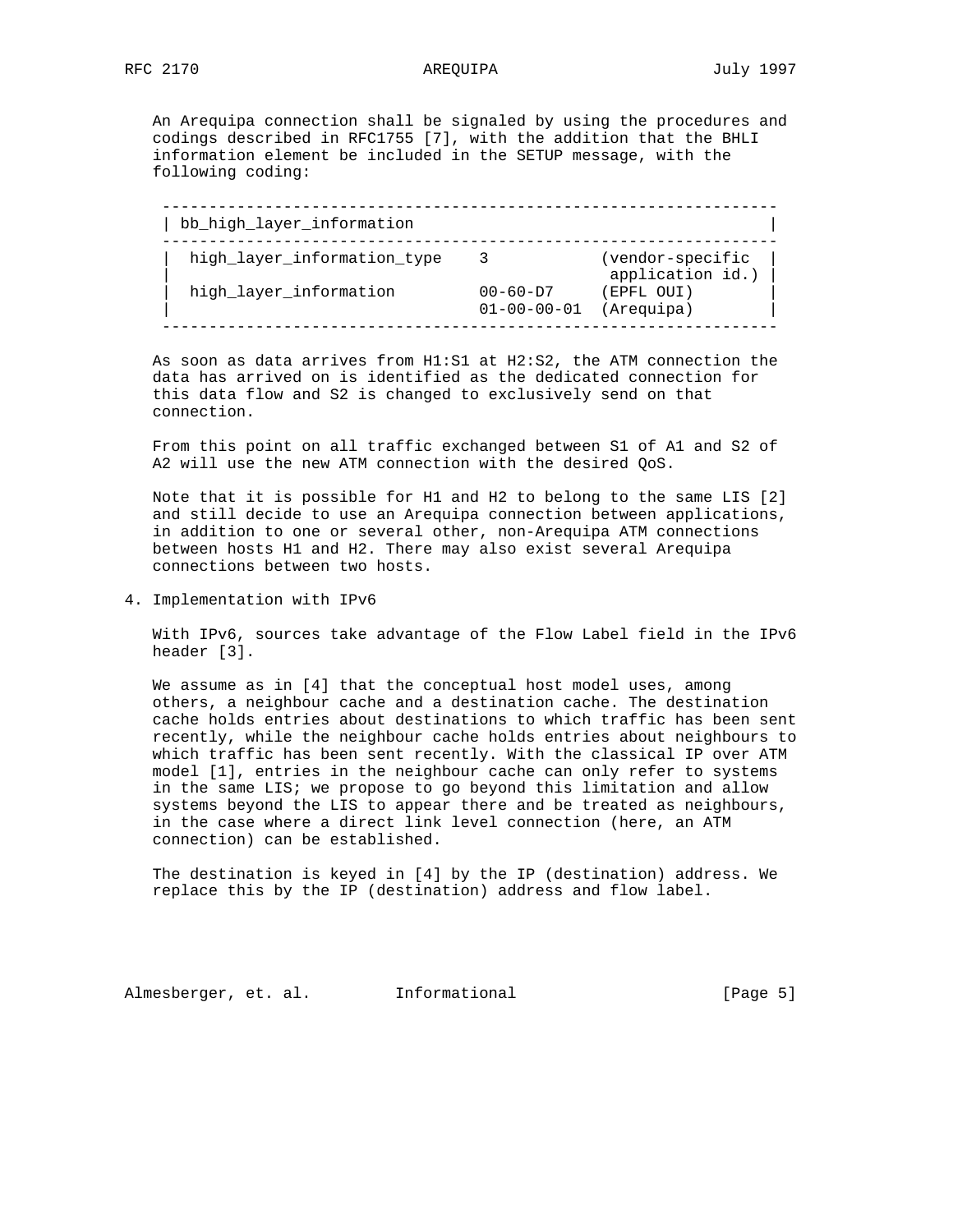We assume that with IPv6, a mechanism will be provided for applications to request flow labels which, at the host, form a unique flow-label/destination-address pair. This will prevent two different flows which go to the same destination from accidentally using the same flow label. Such a uniqueness requirement is also desirable for other applications which rely on flow-label/destination-address pairs, like for example RSVP.

A typical scenario is:

 Application A1 on host H1 and application A2 on host H2 first get in contact using the standard IP over ATM to exchange their ATM address (atm1, atm2) and to define a protocol, port number pair (S1, S2) and flow labels (L1, L2) for the communication over the ATM connection. (We assume that a protocol with ports, such as TCP or UDP, is used). How this is performed depends on the application protocols. In Section 5 we give an example for HTTP.

 A2 tells its networking entity that it wants to send its outgoing packets with flow label L2 over an expected incoming ATM connection. A1 tells its data link entity to open an ATM connection to H2 using ATM address atm2, with the QoS desired by A1. The connection is associated with L1 and L2 as explained below so that no other traffic generated by other applications uses the new ATM connection.

 From this point on all traffic exchanged between applications A1 on H1 and application A2 on H2 will use this ATM connection.

 An example of destination and neighbour cache entries at H1 is given below.

|                 | Destination Cache |          |           |                |         |                                                                   |  |
|-----------------|-------------------|----------|-----------|----------------|---------|-------------------------------------------------------------------|--|
|                 | IPAddr            |          | flowLabel | neighbourCache | pathMTU |                                                                   |  |
|                 | H2                | L1       |           | ptr1           |         |                                                                   |  |
|                 | H2                | $^\star$ |           | ptr2           | (2)     |                                                                   |  |
| Neighbour Cache |                   |          |           |                |         |                                                                   |  |
|                 |                   |          |           |                |         | IPAddr linkLayerAddr isRouter reachabilityState invalidationTimer |  |
| H <sub>2</sub>  | v2                |          | no        | (3)            |         | t <sub>2</sub>                                                    |  |
| R <sub>3</sub>  | v3                |          | yes       | REACHABLE      |         | $+3$                                                              |  |

 In the example, the route to destination H2 for all traffic other than the one using the ATM connection requested between application A1 and A2 uses the default route (perhaps set up by the classical IP model), with router R3 as the next hop; v2 is a pointer to an ATM interface and a VPCI/VCI that identifies the Arequipa connection. Similarly, v3 points to the ATM connection to router R3. ptr1 points

Almesberger, et. al. Informational (Page 6)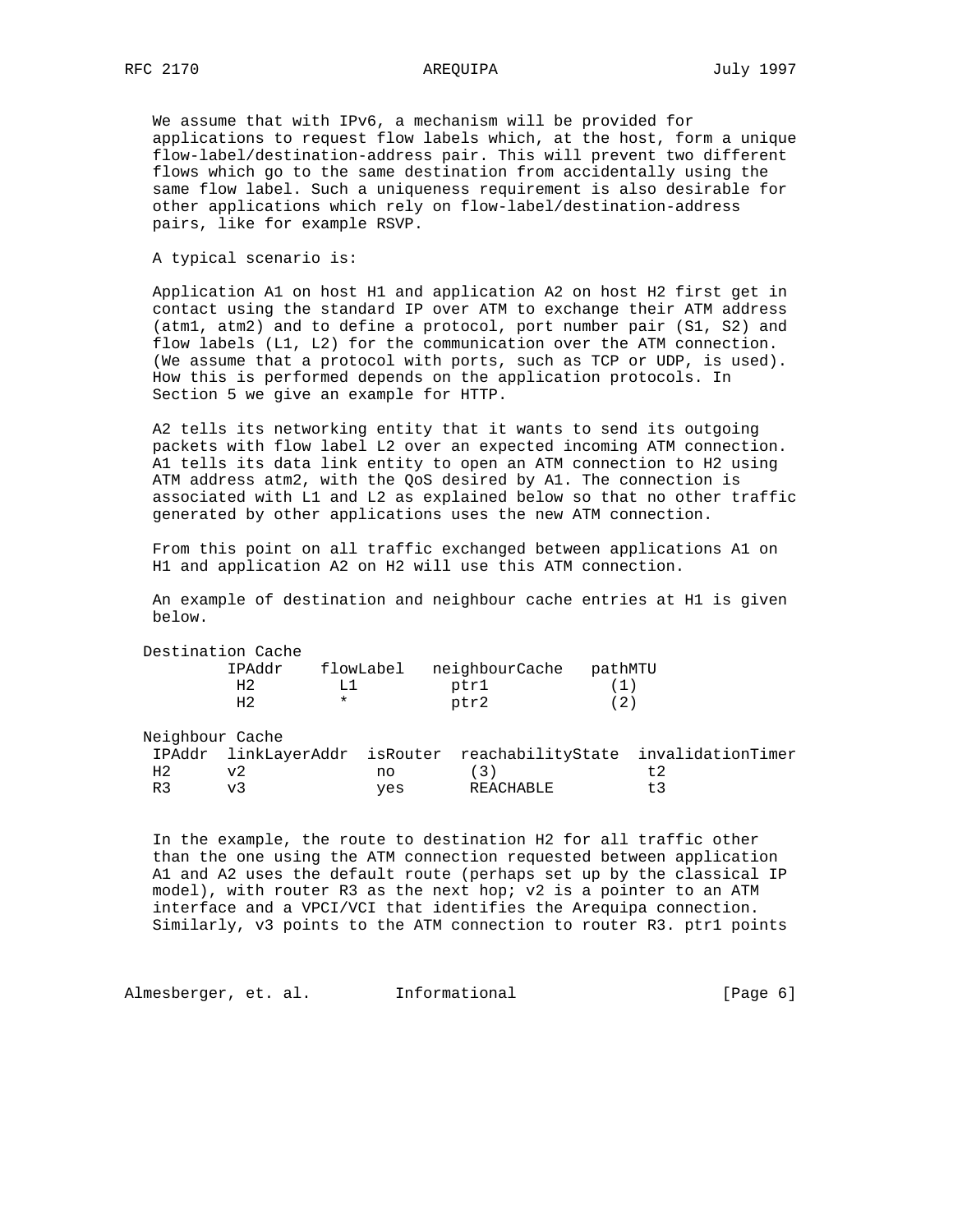# RFC 2170 AREQUIPA July 1997

 to the first line in Neighbour Cache, and ptr2 to the second one. Path MTUs (1) and (2) are obtained by ATM signaling; they may be different. Reachability state (3) is determined as usual by the reachability protocol [4].

 Host H1 must restrict the use of this ATM connection to datagrams with flow label L1. Other traffic from H1 to H2 must use the generic entry in the destination table (flow label = "\*"). Host H1 must restrict the use of flow label L1 for destination H2 to traffic generated by application A1 on port S1. (The same holds by analogy for host H2).

 On the receiving side, host H2 may use label L1 for routing internally the IP packets to the appropriate entity.

5. Example: Arequipa for the Web

 This is a brief explanation of how Web [5] servers and browsers can use Arequipa to transmit documents with a guaranteed QoS.

 What we describe below does not violate the standards of HTML and HTTP but makes use of their built-in extensibility. The server and client we describe can thus interact seamlessly with non-modified servers or clients. A similar extension could be used if Web documents were to be exchanged using RSVP.

 Browsers add one extra field in all their requests or responses to indicate their ATM address. Web documents are extended with meta information to describe the ATM service and corresponding QoS needed to transmit them. Note that this information could be in form of an intserv flowspec and mapped to ATM traffic descriptors.

 If a browser always wants documents with QoS meta-information to be delivered using Arequipa, it adds an additional field in its request to indicate the port on which it is expecting the data.

 If a browser wants to decide whether Arequipa should be used or not, it does not give the port on which the server should send the data.

 When a server gets a request with an ATM address, it checks whether the requested document has QoS meta-information. If this is not the case, it delivers the document like a standard server. If the document has QoS meta-information, the server looks for a port information in the request. If it finds a port, it opens an Arequipa socket (Arequipa\_preset) to the ATM address of the client with the QoS given in the document. It sends the reply through this new connection. If the server finds no port information, it sends only the header of the reply (which includes meta-information) over the

Almesberger, et. al. Informational (Page 7)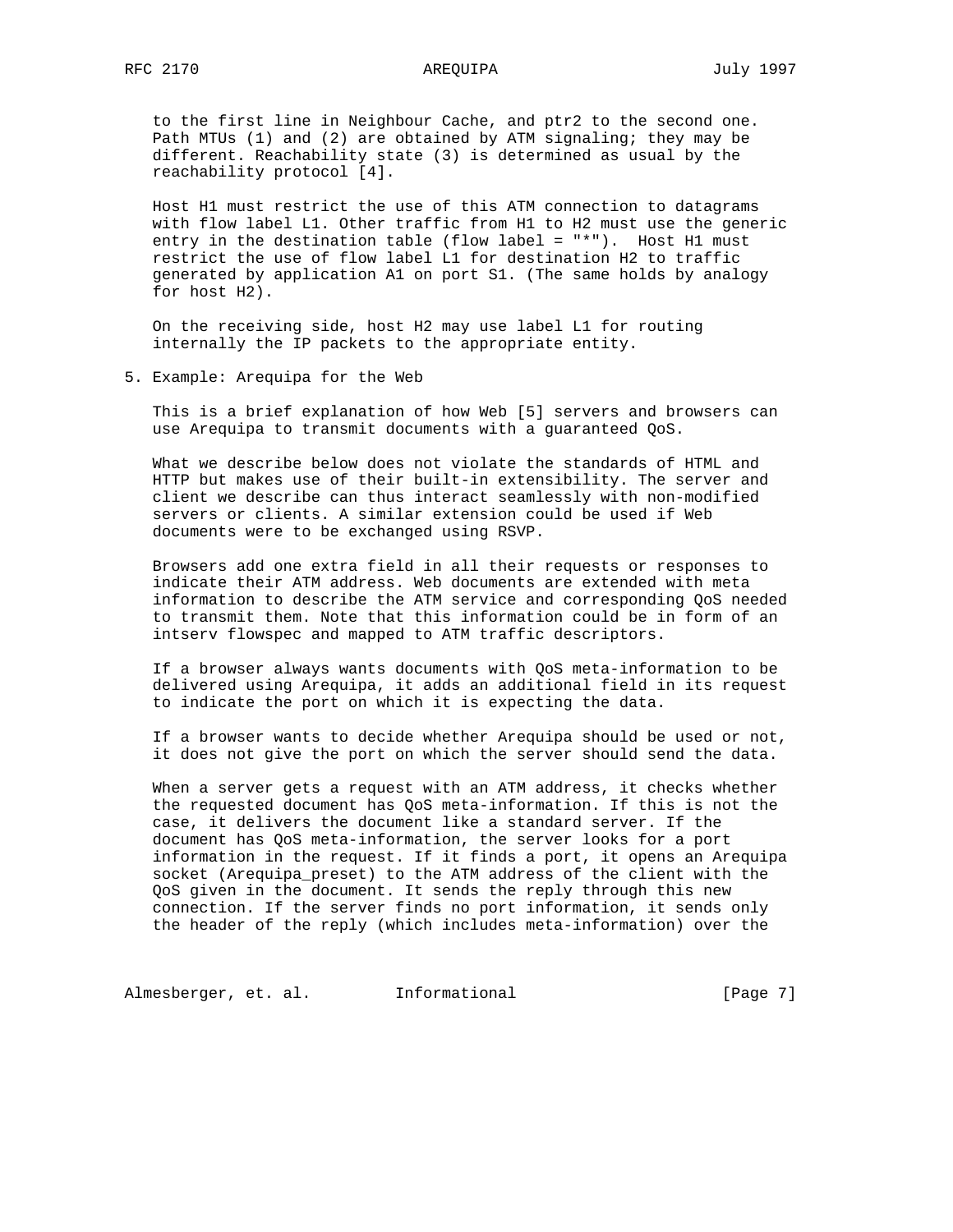standard HTTP connection, as if the client had issued a HEAD or GET- IF-MODIFIED request.

 When a client receives the header of a document it can decide whether it wants the document to be transmitted using Arequipa or not. A client without a priori knowledge about the document, may therefore always want to retrieve the header before requesting the full document.

Illustration:

 A client requests some documents but wants to decide if QoS sensitive documents should be sent using Arequipa or not. Thus it adds to its requests its ATM address but not the socket information.

 GET batman.mpeg UserAgent: MyAgent/1.0 ATM-address: my\_public\_address.my\_private\_address

 The server checks batman.mpeg for QoS meta info. It finds the meta info and sees an ATM address, but no socket pragma in the request. It only returns the header of the document, which includes the meta information:

> HTTP/1.0 200 OK Server: MyAgent/1.0 ATM-Service: CBR ATM-QoS-PCR: 2000 Content-type: video/mpeg

 The client sees the QoS info and decides that it wants to download the document using Arequipa. It opens a TCP socket for listening, makes the Arequipa\_expect call and sends the following request:

 GET batman.mpeg UserAgent: MyAgent/1.0 ATM-address: my\_public\_address.my\_private\_address Pragma: socket=TCP.8090

Almesberger, et. al. Informational [Page 8]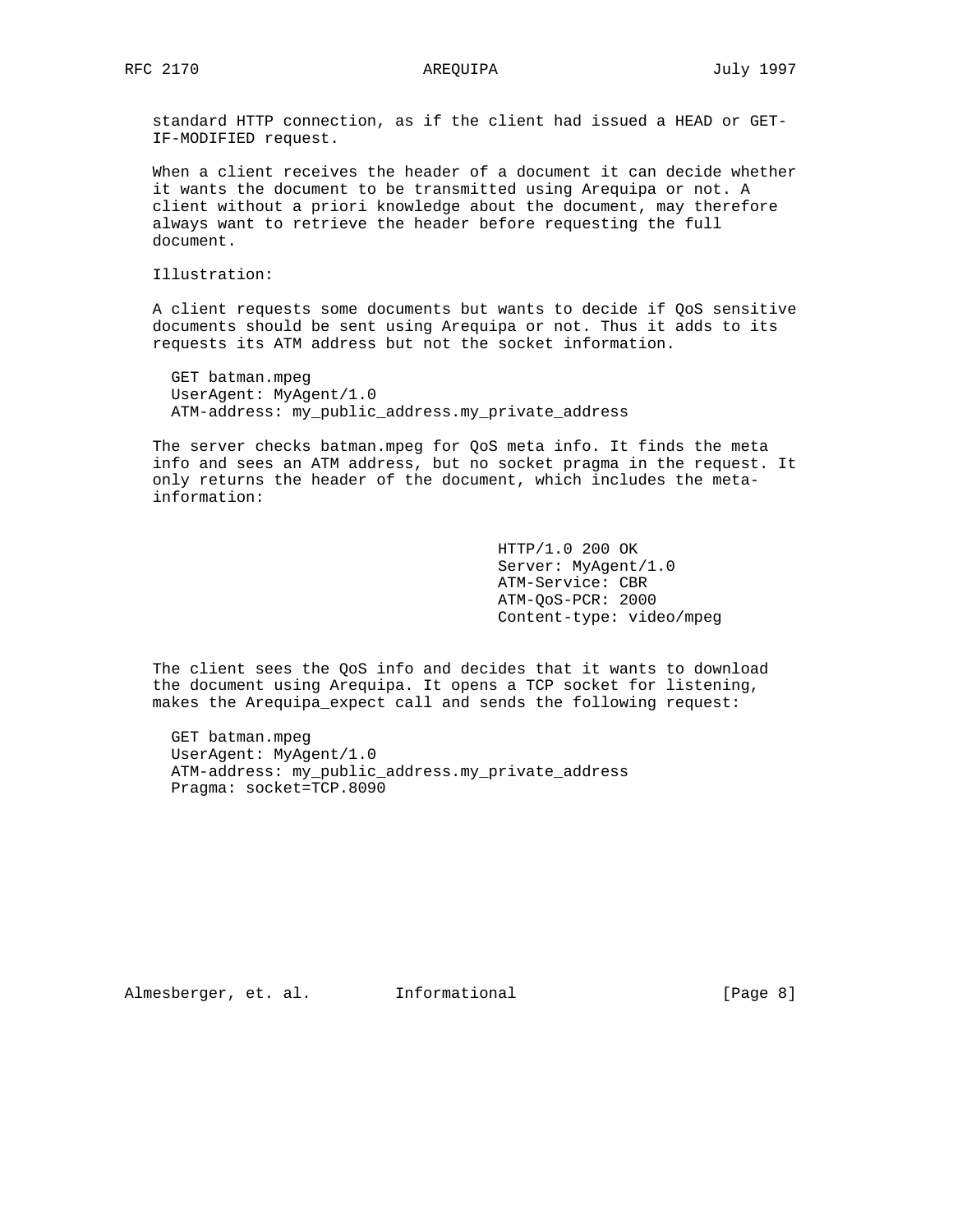Again the server checks batman.mpeg for QoS meta info. It finds the meta info and sees the ATM address and the socket pragma in the request. It creates a TCP socket, makes the Arequipa\_preset call, connects its TCP socket to the one of the client and sends the response over the new TCP connection:

> HTTP/1.0 200 OK Server: MyAgent/1.0 ATM.address ATM-Service: CBR ATM-QoS-PCR: 2000 Content-type: video/mpeg

<mpeg data>

 When the server sends the data over the new TCP connection it also sends a copy of the response header over the TCP connection on which the request was made. For example, this allows a browser to spawn a viewer before requesting the data, to give the Arequipa connection to the viewer and to still get the status of the request over the normal TCP connection.

6. Safety considerations (loops)

 A major concern about ATM shortcuts in IP networks are routing loops. Arequipa is not prone to such dangers since it establishes connections between applications and not between hosts. All datagrams traveling through an Arequipa connection are destined for a given socket on the machine at the end of the connection and don't need to be forwarded by the IP layer. Therefore, neither hosts nor routers implementing Arequipa as described in this document must ever forward IP packets received over Arequipa connections.

7. Security considerations

 The main security problem we see with Arequipa is that it could be used to bypass IP firewalls.

 IP firewalls are used to protect private networks connected to untrusted IP networks. The network is configured such that all traffic going into or coming from the protected network has to go through the machine(s) acting as a firewall.

 If hosts in a network protected by a firewall are able to establish direct ATM connections to hosts outside the protected network, then Arequipa could be used to bypass the firewall. To avoid this, hosts inside a protected network should not be given direct connectivity to the outside of the network.

Almesberger, et. al. Informational [Page 9]